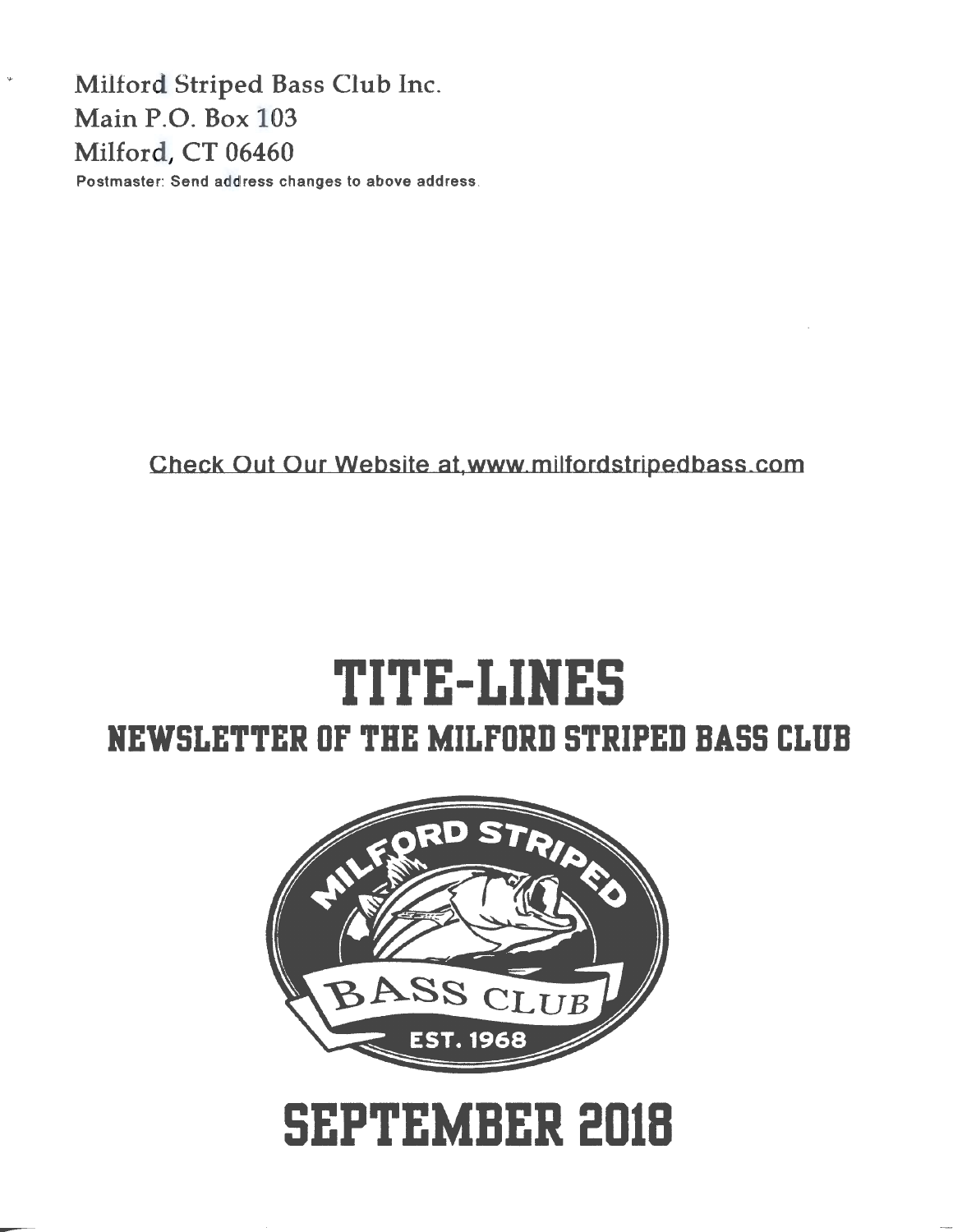#### General Meeting

This month's general meeting will be held at 7:30 PM, September 26th, 2018 at the American Legion Hall, Merwin Ave., Woodmont. CT.

#### The MSBC TITE-LINES

Published 11 times a year by the Milford Striped Baas Club. P.O. Box 103, Milford, CT 06460 All communications concerning The MSBC TITE-LINES should be addressed to: The MSBC TITE-LINES P.O. Box 103, Milford, CT 06460

Responsibility for contents of articles, papers, abstracts, etc. published herein rests entirely on the authors. not on the editor.

Postmaster: Send Address change to the MSBC TITE-LINES, c/o MEMBERSHIP, P.O. Box 103, Milford, CT 06460 CLUB OFFICERS FOR 2013

President...... Jim Pritchard 1st VP ...... Rob Jadach 2ndVP......... Fred Chyssikos Freasurer....Johnny-Belinda Recording Secretary..Lynn Pritchard Corresponding Secretary and Tite-Lines Editor, Harry Novak Photographer.......Jessie Henman **Fish Committee... Graham Lapham, Brian** Thornhill, Michael Lapuglia and Chris Powers Trout Derby ........ Shawn and Jen Lalond Elected Board Members ... John Nangle, Jack Wallace, and Miguel Morales lnterclub Reps. Paul Gluhanich and Jim Pritchard

It's Your Newsletter! Remember to give Harry Novak a call if you have something to put in the "Tite-Lines".

203-261-4361 or harryn321@charter.net I am trying to get the news letter out via e-mail and would like to get your current e-mail addresses.

### Upcoming Events

1. MSBC General Meeting, September 26th, 2018, 7:30 PM at the American Legion Hall, Merwin Ave. Woodmont Ct.

2. Blackfish Shootout. Sunday, Oct. 20th, 6:00AM to 3:00 PM. Weigh In, Milford Landing. Must be in line 3:00 PM. **TACKLE CO.** 





Salmon & Halibut Fishing in Southeast Alaska PO Box 662, Douglas, MA 01516 PO Box 1669, Petersburg, AK 99833 Call Us @ I-800-352-4522 Email: frank@islandpointlodge.com





25 Smith Avenue Niantic. CT 06357 Phone: (860) 739-7419 Fax: (860) 739-9208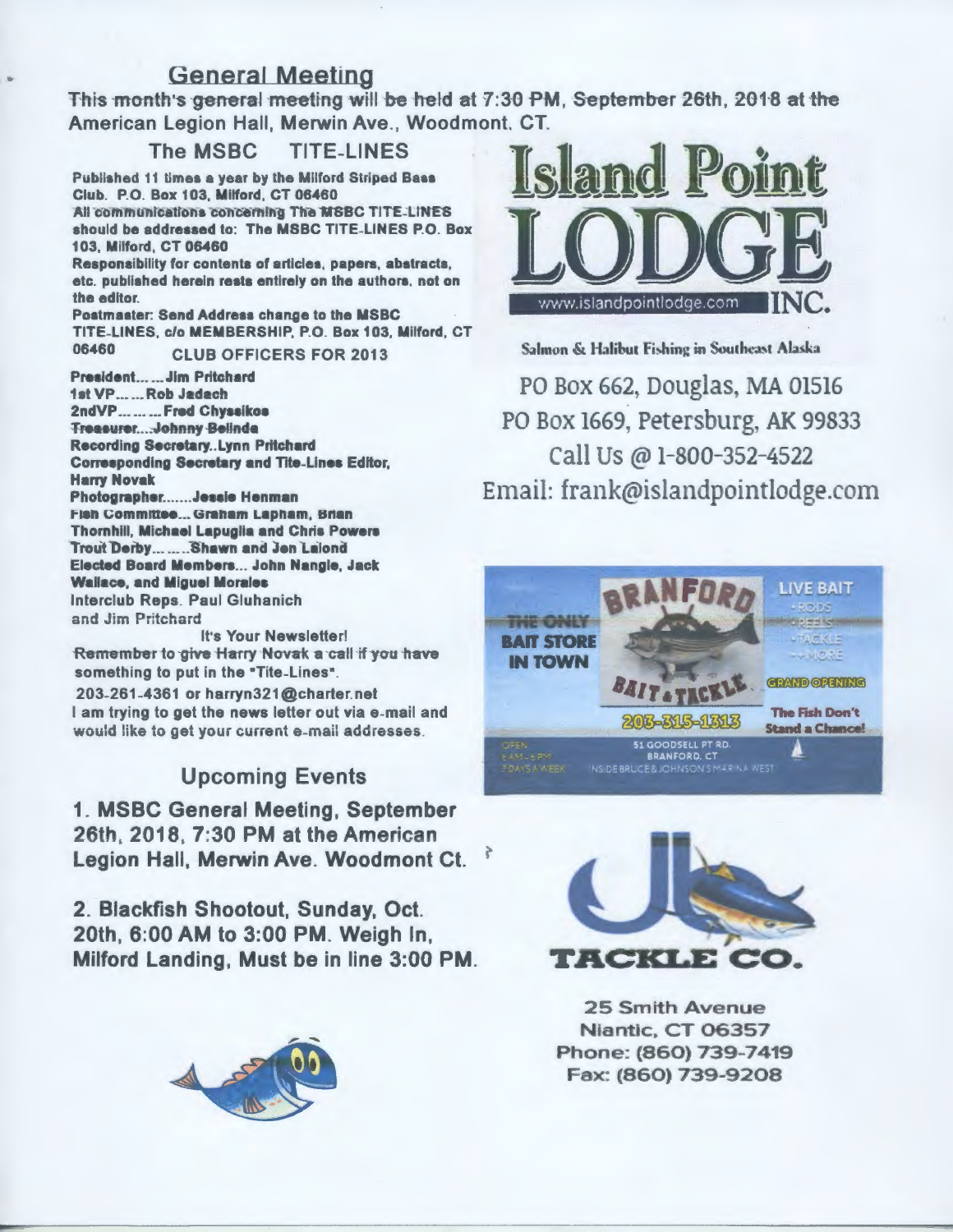### President's Letter

I must start this letter by thanking everyone for their support and concern for Bill Blotneys family. His unexpected and untimely passing was a shock to everyone. The turnout at his service was a great tribute to him. As always, this club comes together when the chips are down, and we band together. Bill will be truly missed and be in our thoughts always.

As we move ahead to the end of our season this weekend was our Bluefish tournament. It was a good showing and a decent day of fishing. Dylan won first place on Shawn's boat ,and John Nangle's boat followed up with second and third place. Congratulations to alii The picnic afterwards was a great time, and everyone got to relax and indulge. Another great job by the fishing committeel Now we move into the Blackfish season and what will be our biggest club fishing event to date. The Joe Regan Memorial blackflsh shootout is being held on October 14th.This is going to be a huge event and we will need all hands-on deckl We are expecting a huge turnout and want this to be an event to remember for all participants would like to see everyone that can possibly fish to be out there representing our club and paying tribute to Joe. We expect other clubs to bring in a lot of support as well. There is a special commemorative t-shirt for everyone that fishes and they will be available for sale for those that can't fish. If you have interest in fishing or purchasing a shirt, please contact any member of the fishing committee. The cutoff for registration is September 22nd so please don't wait until the last minute. If you need to contact me as well feel free to call or text me. My cell is 203-650-1314. The tournament will be awesome as well as the food and friendships that will be enjoyed and formed from this eventl

Piease attend this month's meeting as we will need all hands-on deck with this onel

FISH ONI Jim



 $"$ 

*Tight lines* 

Bill

*Rest In Peace* 

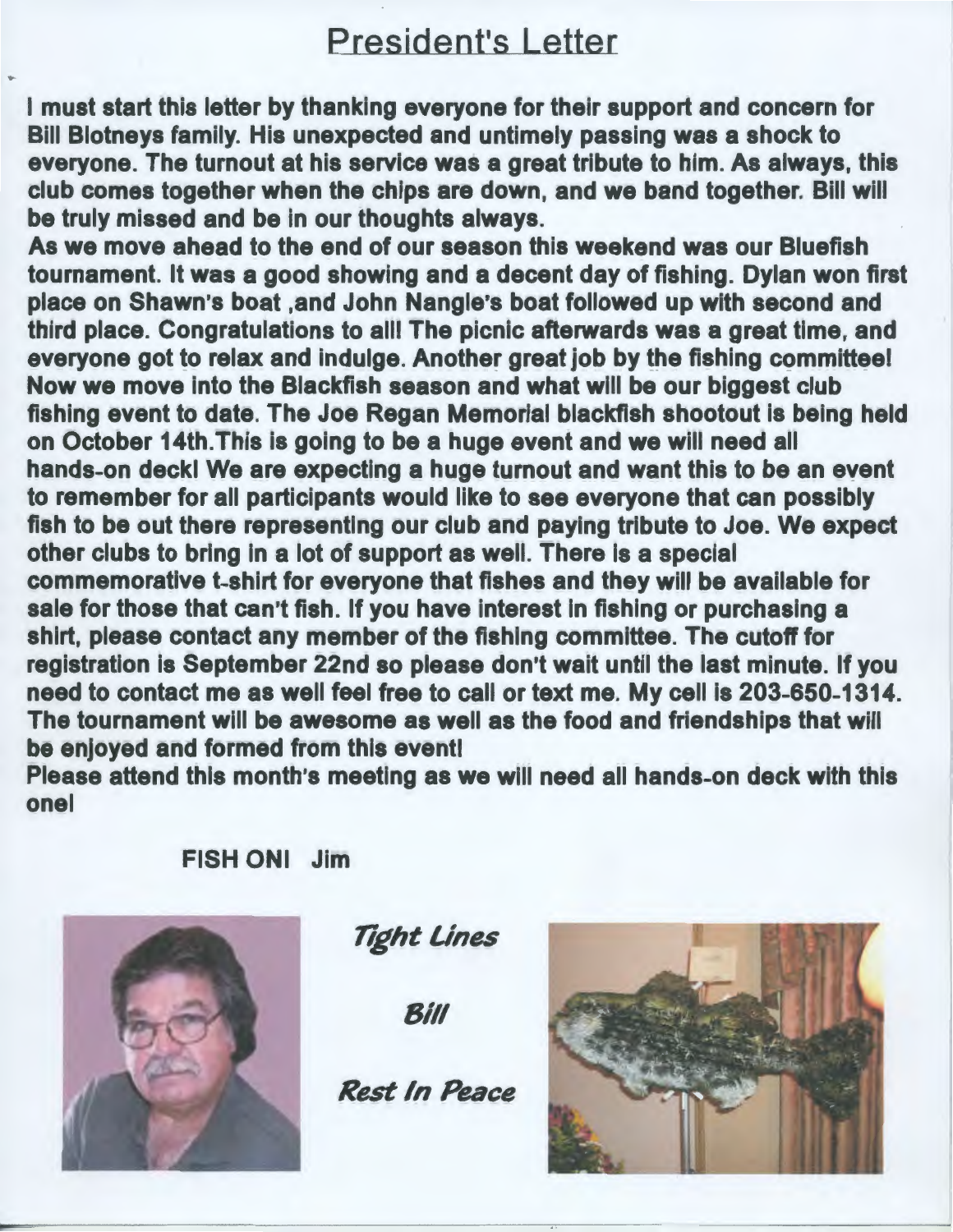

**Black Hawk II PO Box 46** Niantic, CT 06357

860-448-3662

\*\*\*\*

800-382-2824

BlackHawkFishing@gmail.com



WATER ACCESS TO THE SHOP FROM OUR PRIVATE SLIP ON THE MOJISATONIC RIVER

**SALT & FRESHWATER FISHING SUPPLIES** RODS . REELS . BAIT . TACKLE . ICE . LINE



KREARING WEICHEN RENESCUES BINER

www.byobprintanddesign.com



#### 354 New Haven Ave Unit #5 Milford.CT 06460



nome staging specialist<br>Office: 203.929.6388 · Cell: 203.520.5690 Fax: 203,929.3100 victor.yanosy@raveis.com Website: raveis.com/Victoryanosy 2 Huntington Street Huntington, CT 06484

# raveis.com<br>"The Best Website in Real Estate"<br>"Anno Mt Süstings applated daily - Follow us on our blag - blog raveis.

WILLIAM RAVEIS **REAL ESTATE - MORTGAGE - INSURANCE** 

**Victor Yanosy** 

**REALTOR\*** 

INTEGRITY . SERVICE . EXPERIENCE **Stratford Bait & Tackle** 1076% Stratford Avenue Stratford, CT 06615  $(203)$  377-8091





**Chris Fution** Owner **Reel & Rod Repair Bait & Tackle Custom Rods** Specializing in Sattwater Fly Fishing Fresh & Saltwater Fly Tying Materials



Dulin Automotive, Inc. **79 Bridgeport Ave** Milford, CT 06460 203-877-8114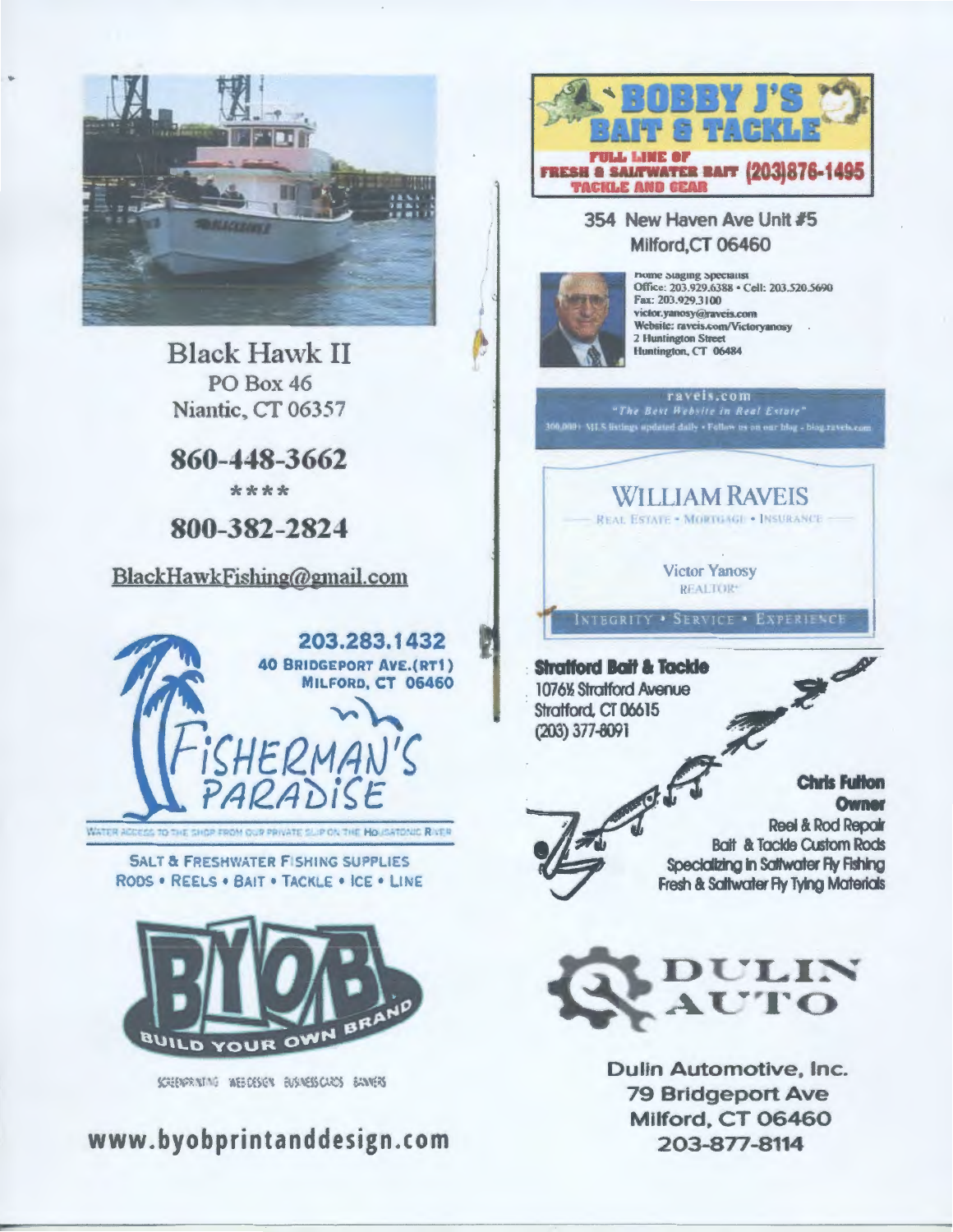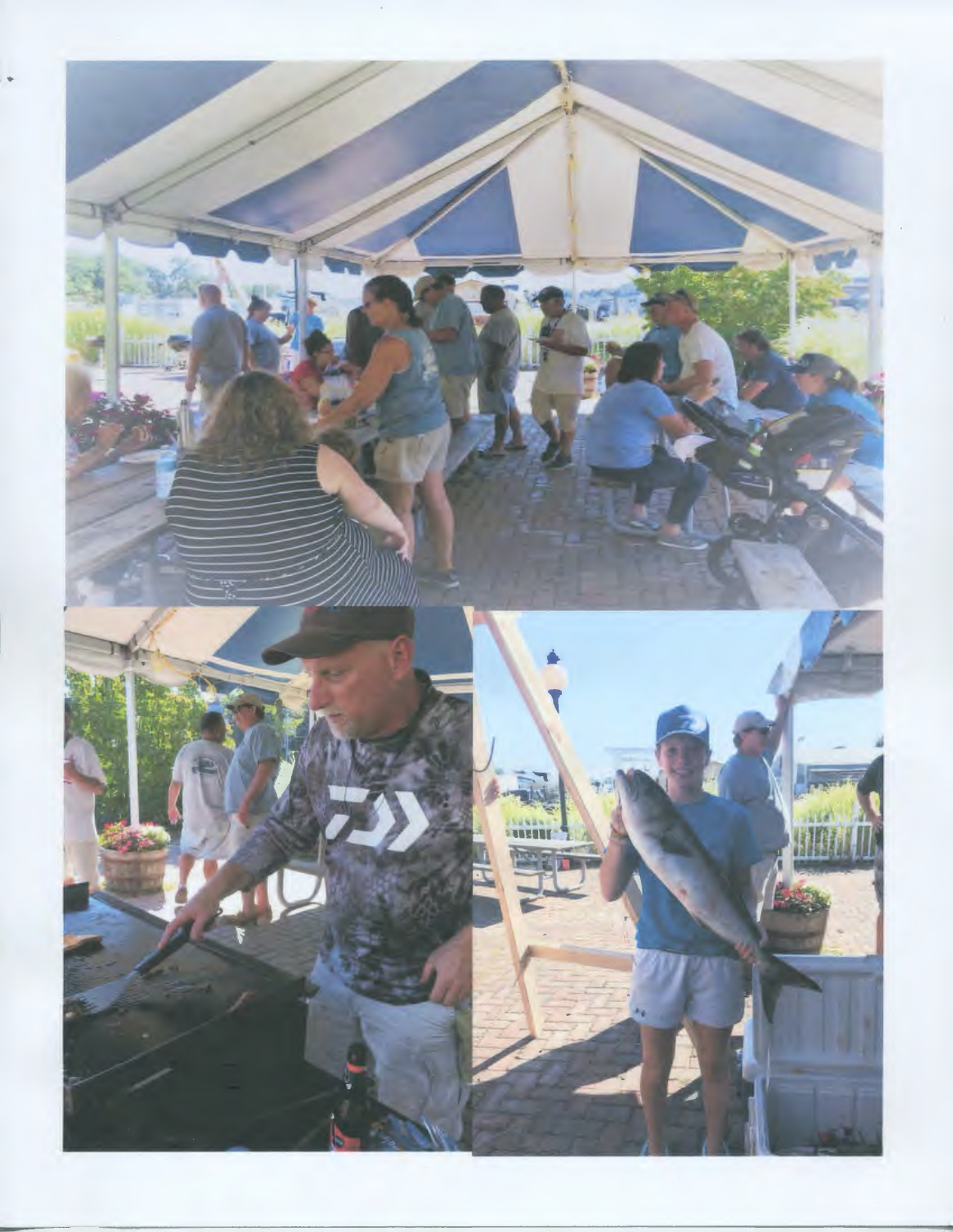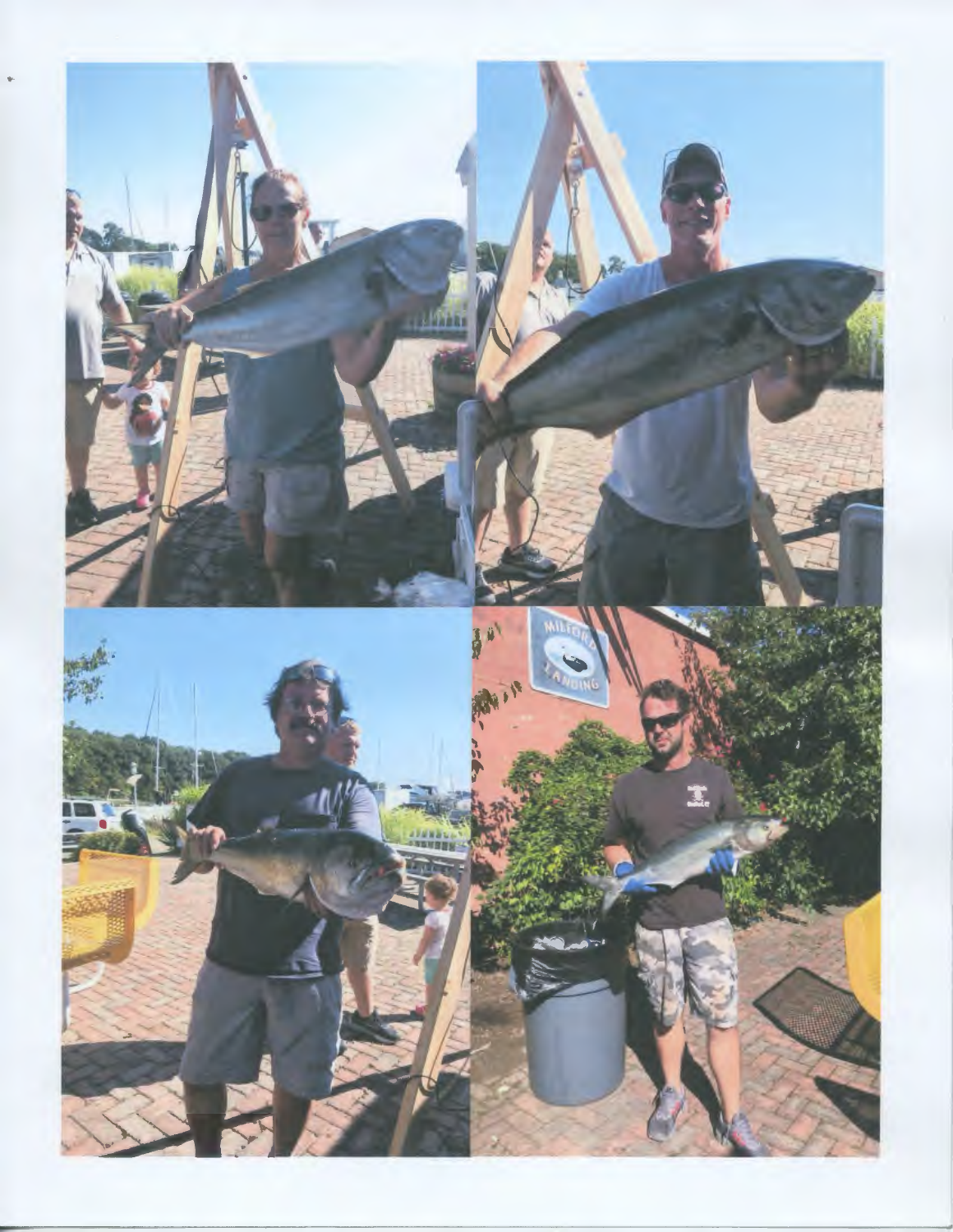